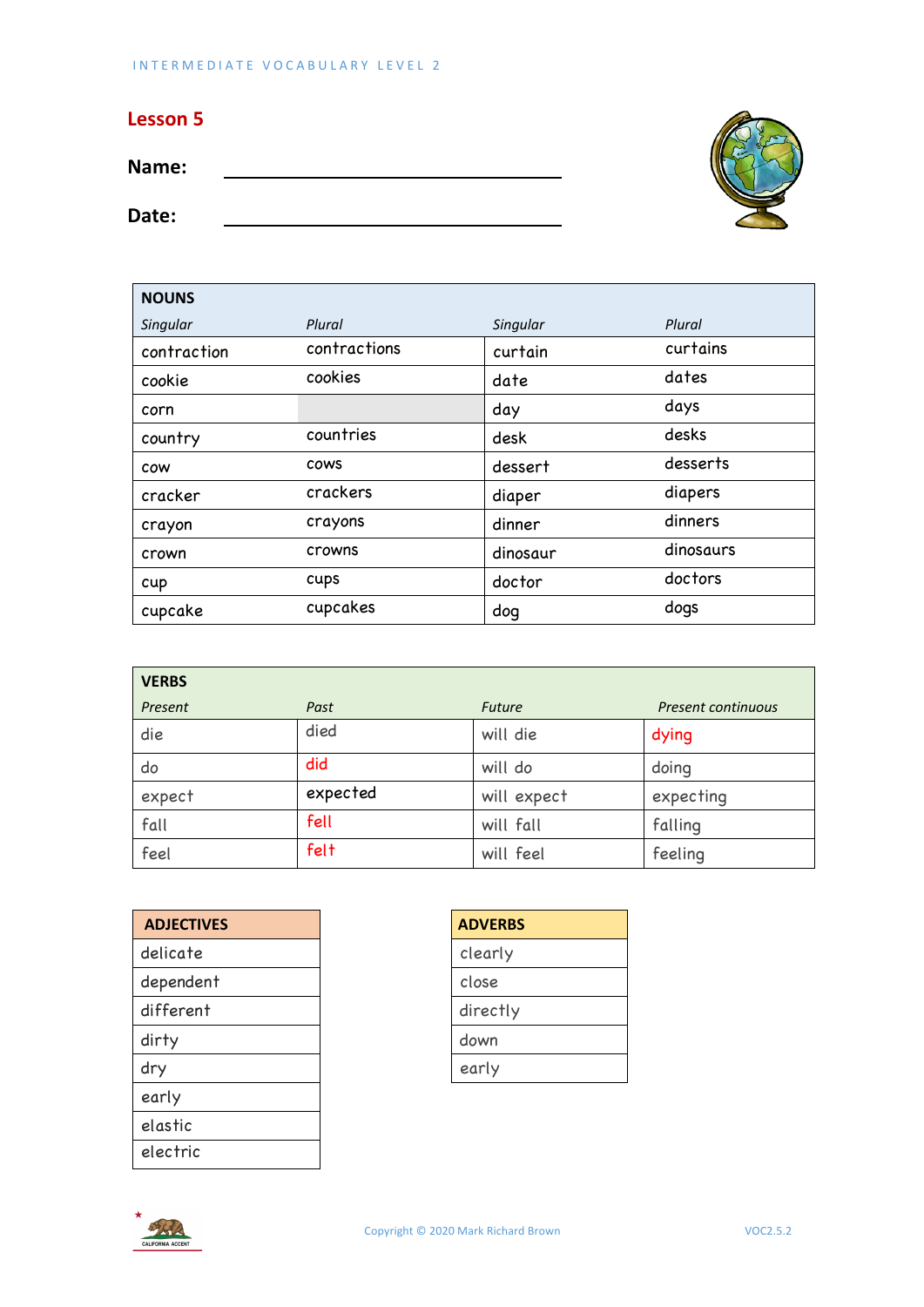## **PLURAL S**

| $\overline{1}$ . | contraction |  |
|------------------|-------------|--|
| 2.               | cookie      |  |
| 3.               | corn        |  |
| 4.               | country     |  |
| 5.               | cow         |  |
| 6.               | cracker     |  |
| 7.               | crayon      |  |
| 8.               | crown       |  |
| 9.               | cup         |  |
| 10.              | cupcake     |  |
| 11.              | curtain     |  |
| 12.              | date        |  |
| 13.              | day         |  |
| 14.              | desk        |  |
| 15.              | dessert     |  |
| 16.              | diaper      |  |
| 17.              | dinner      |  |
| 18.              | dinosaur    |  |
| 19.              | doctor      |  |
|                  |             |  |





A dirty dog.